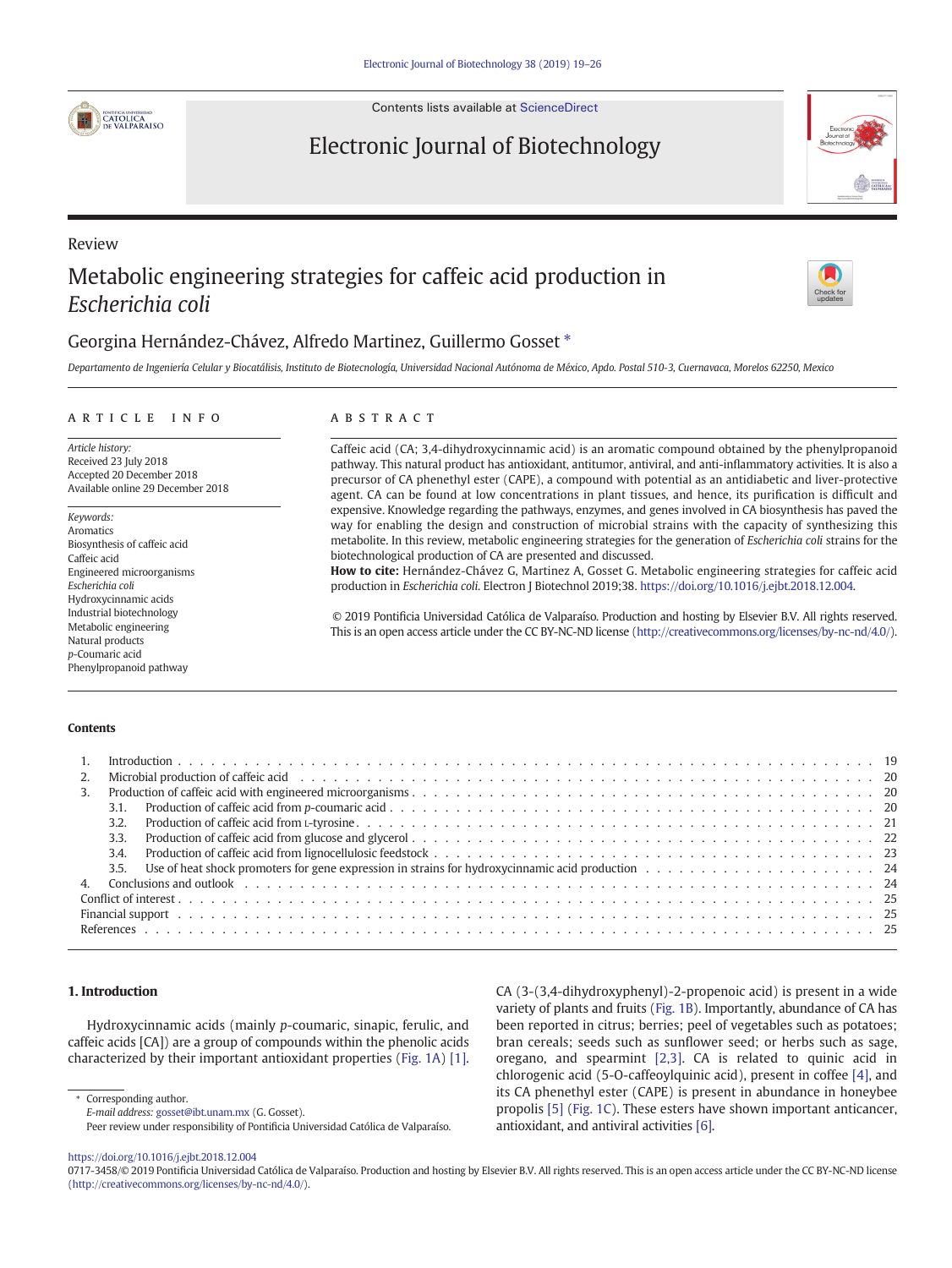<span id="page-1-0"></span>

Fig. 1. Chemical structures of caffeic acid (A), p-coumaric acid (B), and caffeic acid phenethyl ester (CAPE) (C).

Hydroxyl groups in CA and its phenyl ethyl ester analog, in association with the carbonyl moiety, contribute importantly to the antioxidant activity [\[7\]](#page-6-0). Their relative positions in para- and ortho- within the aromatic ring add to the stabilization of the resonance energy in the phenolic acid [\[8\].](#page-6-0) This effect is more remarkable in CA and its phenyl ethyl ester analog, with two hydroxyl substitutions, compared to their mono hydroxyl analog ferulic acid [\[8\]](#page-6-0). Additional to the hydroxy substituents, the unsaturated side chain contributes to structure stabilization by electron delocalization [\[9\].](#page-6-0) The overall structure also makes it an appropriate chelating molecule, which can coordinate oxidizing metals [\[10\].](#page-6-0)

Antioxidant properties of CA allow diverse applications in food, cosmetic, and medical industries, either as an additive to prevent the oxidation of components in cosmetic formulations or as a key ingredient in some other products, where it is present as either a free acid or a phenyl ethyl ester [\[11\]](#page-6-0). Oxidation of components in commercial products leads to changes in appearance, color, or homogeneity and can be an important asset for their commercialization [\[12,13\]](#page-6-0). Because of the limited solubility of CA in water, products derived from its basic structure have been produced [\[14\]](#page-6-0). Purification of CA from plants is mainly performed by solvent extraction and column chromatography, which yields very low amounts [\[15\]](#page-6-0) mainly because of the extremely low accumulation in plants and poor method yields. Caffeic acid can also be obtained through chlorogenic acid deesterification, generating quinic acid as a side product [\[11\].](#page-6-0)

CA is an intermediate in plant phenylpropanoid metabolism [\[16\].](#page-6-0) In plants, the synthesis of CA starts with a deamination reaction of the amino acid L-phenylalanine catalyzed by the enzyme phenylalanine ammonia lyase (PAL) to yield cinnamic acid [\[17\]](#page-6-0). This compound is hydroxylated at the fourth position of the benzyl ring to generate p-coumaric acid in a reaction catalyzed by cinnamate 4-hydroxylase (C4H) and hydroxylated again at the third position by the enzyme p-coumarate 3-hydroxylase (C3H) to generate CA. Both C3H and C4H are cytochrome P450-dependent monooxygenases [\[18\]](#page-6-0).

#### 2. Microbial production of caffeic acid

The aromatic compounds are a diverse class of chemicals. These compounds are generated in nature mostly by plants and as a result of human industrial activity. The carbon from these compounds is recycled mainly by microorganisms through diverse degradation strategies. One of the strategies involves a hydroxylation step that increases solubility and activates the compound for subsequent degradation steps [\[19\].](#page-6-0) Some of these enzymes can employ p-coumaric acid as the substrate and yield CA as the product ([Fig. 2\)](#page-2-0). The hydroxylation of p-coumaric acid is considered a rare occurrence in microorganisms [\[20\].](#page-6-0) However, the conversion of p-coumaric acid to CA has been reported for several microbial species including the filamentous fungi Gliocladium deliquescens and the bacterium Streptomyces griseus [\[21\]](#page-6-0). An enzyme displaying p-coumaric acid hydroxylation activity was purified from Streptomyces nigrifaciens. This enzyme was shown to hydroxylate several monophenols at an optimal temperature of 40°C [\[20\].](#page-6-0) Although this report was not specifically focused on CA production, the enzyme from S. nigrifaciens can be used in a conversion process for generating CA in vitro or in vivo.

The white rot fungus Pycnoporus cinnabarinus is a natural CA producer. This organism was employed to develop a production process for the transformation of p-coumaric acid to CA. The toxicity of p-coumaric acid was avoided by feeding this substrate and maintaining a concentration in the culture medium lower than 500 mg/L. In a complex culture medium with yeast extract and glucose, 257 mg/L of CA was produced with a 21% molar yield from p-coumaric acid [\[22\]](#page-6-0). Another example of a biotechnological process for CA production was based on the actinomycete Streptomyces caeruleus. The best culture conditions were observed when this organism was pregrown in nutrient broth, which resulted in the synthesis of 150 mg/L of CA from 5 mM p-coumaric acid in 96 h with a 16.6% molar yield [\[23\]](#page-6-0).

#### 3. Production of caffeic acid with engineered microorganisms

The examples described above illustrate the feasibility of generating biotechnological processes to produce CA by employing microorganisms, as they are found in nature. With the application of metabolic engineering strategies, it is now possible to enhance the production capacity of some microorganisms to synthesize molecules that are not part of their metabolic repertory. Furthermore, these techniques enable the transfer of genetic information between species, thus allowing the heterologous expression of genes encoding the key enzymes for CA production to microorganisms that cannot produce this compound. In addition, the molecular tools applied for genetic engineering can also be employed to modify protein functions, thus enabling the engineering of enzymes to enhance their catalytic activity. The biosynthesis of CA by recombinant strains can proceed from the conversion of the direct precursor p-coumaric acid, from L-tyrosine, or from simple carbon sources such as glucose. Each of these approaches has specific advantages and technical challenges, which are discussed in the following examples.

#### 3.1. Production of caffeic acid from p-coumaric acid

The generation of an engineered Escherichia coli strain with the capacity of converting p-coumaric acid to CA requires the expression of genes encoding an enzyme with hydroxylating activity toward the substrate. The cytochrome P450 monooxygenase CYP199A2 from Rhodopseudomonas palustris displays oxidation activity for aromatic carboxylic acids [\[24\].](#page-6-0) To express this enzyme in E. coli, the CYP199A2 gene was cloned into the vector pET21a under the transcriptional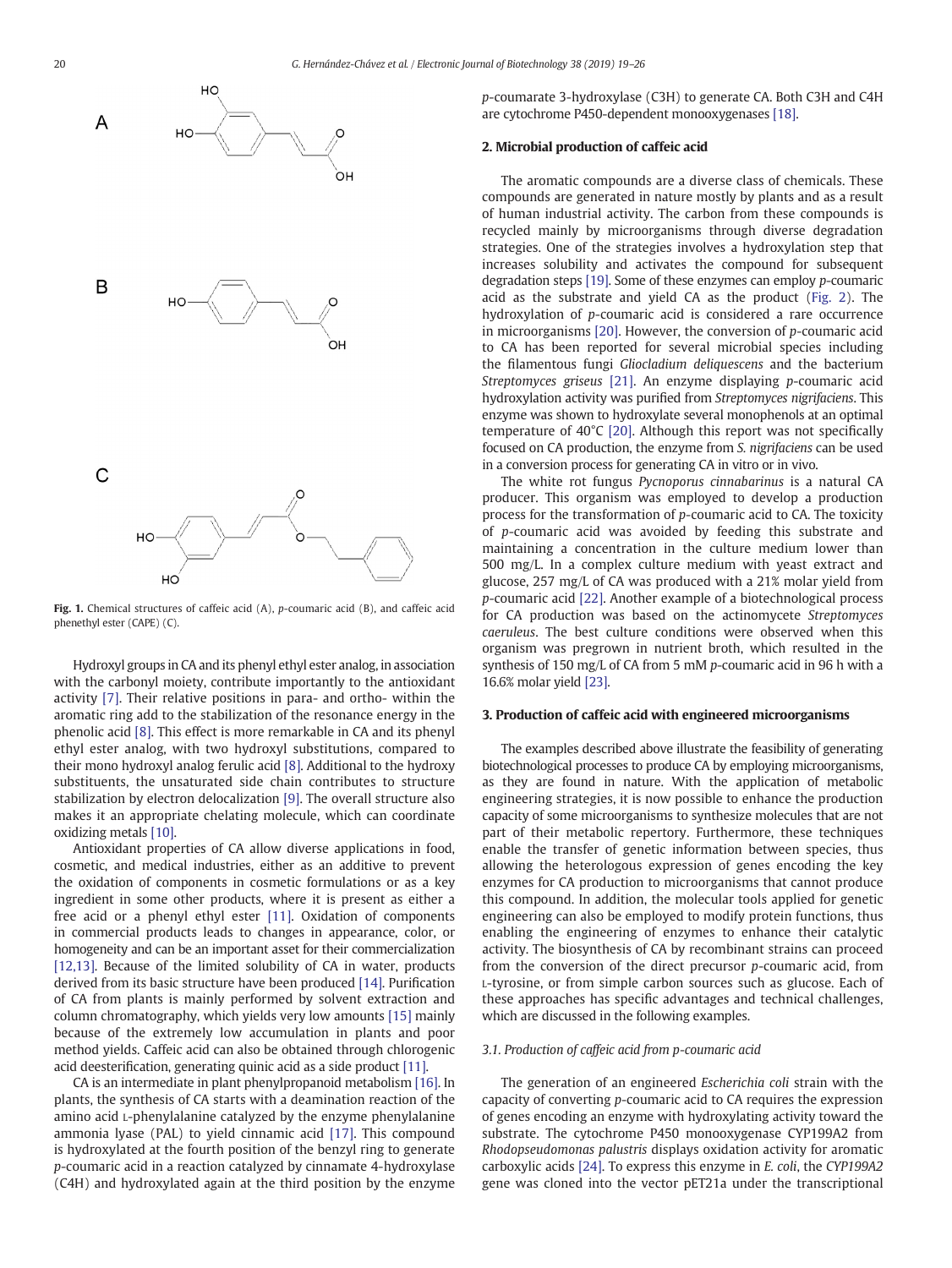<span id="page-2-0"></span>

Fig. 2. Central metabolism, biosynthetic pathways, and transport pathways of aromatic compounds in engineered E. coli. Dashed arrows indicate multiple enzyme reactions. EI, PTS enzyme I; HPr, PTS phosphohistidine carrier protein; EIIA, PTS glucose-specific enzyme II; PTS IICBGlc, integral membrane glucose permease; GalP, galactose permease; XylFGH, xylose transport proteins, AraFGH, arabinose transport proteins; DAHPS, DAHP synthase; aroG<sup>pr</sup>, gene encoding a feedback inhibition-resistant mutant version of DAHPS; TktA, transketolase; TyrB, tyrosine aminotransferase gene; PAL, phenylalanine ammonia lyase; TAL, tyrosine ammonia lyase; C4H, cinnamate 4-hydroxylase; AaeXAB, efflux pump from E. coli; SprABC, efflux pump from P. putida; G6P, glucose-6-phosphate; F6P, fructose-6-phosphate; G3P, glyceraldehyde-3-phosphate; PEP, phosphoenolpyruvate; R5P, ribose-5-phosphate; Ru5P, ribulose-5-phosphate; S7P, sedoheptulose-7-phosphate; X5P, xylulose-5-phosphate; PYR, pyruvate; AcCoA, acetyl-CoA; TCA, tricarboxylic acid.

control of the T7 promoter and induced by the addition of isopropyl β-Dthiogalactopyranoside (IPTG). To provide the redox partners for CYP199A2, the genes encoding putidaredoxin reductase (Pdr) from Pseudomonas putida and palustrisredoxin (Pux) from R. palustris were coexpressed [\[24\]](#page-6-0) (Fig. 2). A recombinant E. coli strain expressing these three genes converted 1 mM p-coumaric acid to CA in 240 min. In an effort to improve this production system, protein engineering was employed to generate CYP199A2 mutants. The crystal structure of CYP199A2 is known; on the basis of this information, the amino acid residue L-phenylalanine at position 185 (F185) was identified as important in substrate binding [\[25\].](#page-6-0) Employing site-directed mutagenesis, F185 was replaced by nine different amino acid residues. It was determined that the mutant F185L, having L-phenylalanine replaced by L-leucine, displayed a 5.5-fold higher rate of p-coumaric hydroxylation, than the wild-type CYP199A2. In shake flask cultures of E. coli expressing the F185L mutant with either glucose or glycerol as energy sources, 20 mM p-coumaric acid was converted to 15 mM CA (2.8 g/L) in 24 h. In contrast, cells expressing the wild-type CYP199A2 produced 4.3 mM CA under the same conditions [\[26\].](#page-6-0) This work illustrates the value of applying protein engineering approaches to improve enzyme catalytic activity, which results in a 3.5-fold increase in CA titer [\(Table 1\)](#page-3-0). Several microorganisms have the natural ability to degrade aromatic compounds. It has been observed that some of them have in their chromosome genes encoding the two subunits of the enzyme 4-hydroxyphenlacetate 3-hydroxylase (4HPA3H). This protein is a two-component flavin-dependent monooxygenase that participates in the catabolism of organic compounds [\[27\].](#page-6-0) In another study, the catalytic activity toward cinnamic acid derivatives was investigated with the enzyme 4HPA3H from Pseudomonas aeruginosa PAO1 expressed in E. coli. It was determined that this enzyme can employ 4-hydroxyphenlacetate, p-coumaric acid, tyrosol, 3-(4-hydroxyphenyl)propanoic acid, ferulic acid, and coniferaldehyde

as substrates. The recombinant E. coli strain expressing 4HPA3H from P. aeruginosa PAO1 was employed to develop a process to produce CA. It was determined in shake flask experiments that p-coumaric acid at concentrations of 40 and 100 mM inhibited CA production by 36% and 95%, respectively. Therefore, the production of CA was evaluated by repeated feeding of 20 mM p-coumaric acid. By following this scheme and using a culture medium containing glycerol as the energy source, 56.6 mM CA (10.2 g/L) was produced after repeated addition of substrate in 24 h [\[28\].](#page-6-0) This represents the highest CA titer produced from p-coumaric acid.

#### 3.2. Production of caffeic acid from L-tyrosine

Production of CA from L-tyrosine avoids the use of p-coumaric acid as a substrate but requires an additional deamination step that should be expressed in the production host [\[29\]](#page-6-0). This scheme was evaluated in E. coli by employing the enzymes tyrosine ammonia lyase (TAL) from Rhodotorula glutinis and either C3H from Saccharothrix espanaensis or cytochrome P450 CYP199A2 from R. palustris. The genes encoding these enzymes were synthesized and codon-optimized for E. coli. The first part of such study consisted in determining conditions for the production of p-coumaric acid from L-tyrosine. This was evaluated by expressing the TAL gene from R. glutinis in plasmids with distinct copy numbers. The highest p-coumaric acid production, i.e., 2.62 mM (472 mg/L), was observed when employing the high-copy number plasmid pRSFDuet-1. Production of CA from L-tyrosine was evaluated by expressing genes encoding TAL and C3H. Each of the two genes was expressed individually in plasmids, transcribed from either the T7 or the  $P_{tet}$  promoters. Several plasmids with dissimilar copy numbers were employed, thereby enabling the identification of the best combination to express these two enzymes. The study reported the highest CA titer, i.e., 1 mM (180 mg/L), using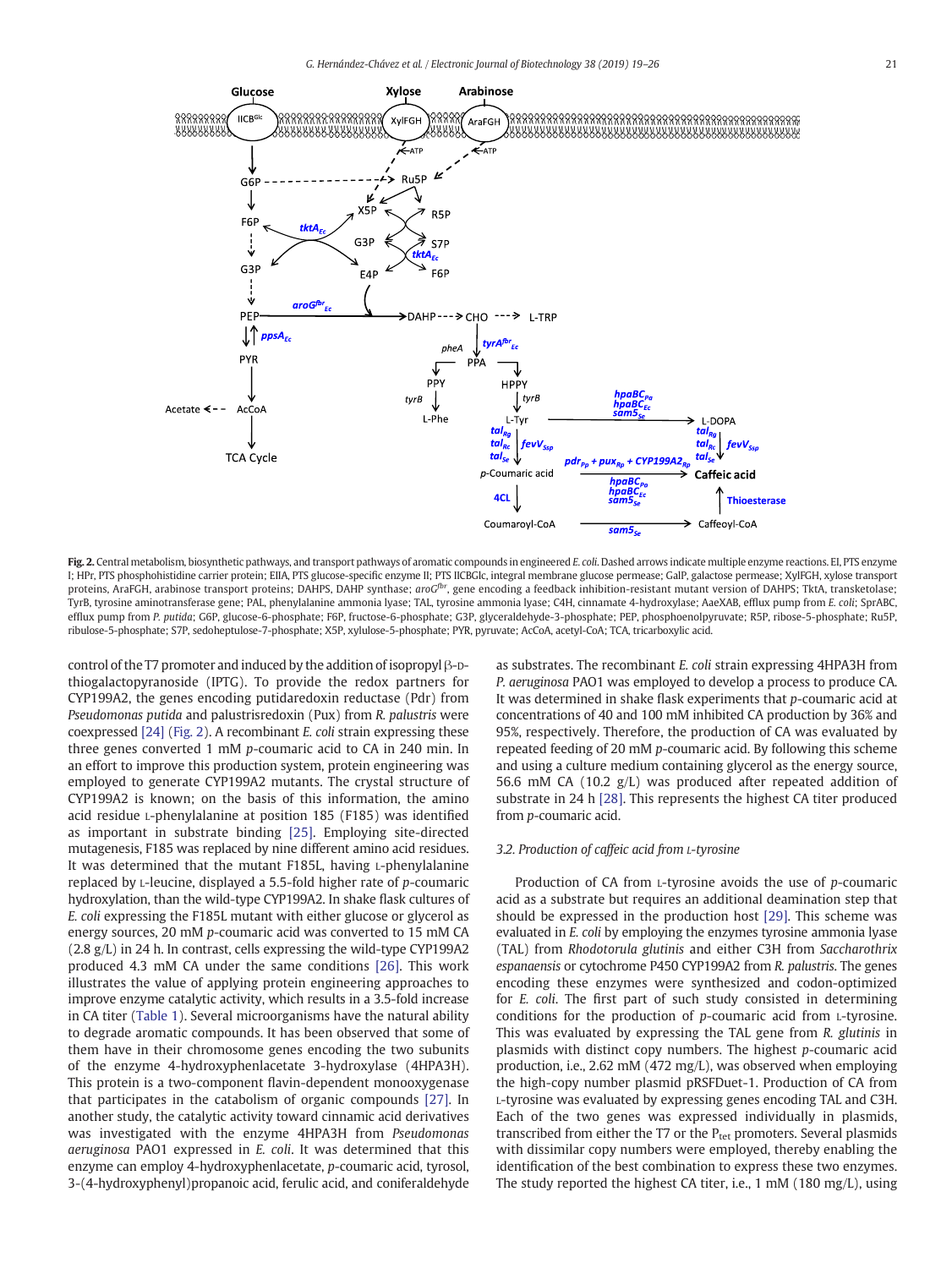### <span id="page-3-0"></span>Table 1

Production of caffeic acid with engineered E. coli strains.

| Promoter            | Inducer                    | Gene(s)                | Organism                                  | Precursor<br>compound | Carbon source              | Process<br>temperature | Caffeic acid titer           | Ref.   |
|---------------------|----------------------------|------------------------|-------------------------------------------|-----------------------|----------------------------|------------------------|------------------------------|--------|
| T7<br>T7<br>T7      | IPTG 1 mM                  | CYP199A2<br>pdR<br>pux | R. palustris<br>P. putida<br>R. palustris | p-Coumaric acid       | Glycerol                   | $30^{\circ}$ C         | 15 mM (2800 mg/L)            | $[26]$ |
| T7                  | IPTG 1 mM                  | hpaB hpaC              | P. aeruginosa PAO1                        | p-Coumaric acid       | Glycerol                   | $30^{\circ}$ C         | 56.6 mM (10,200 mg/L)        | $[28]$ |
| dnaKp               | 48°C, 5 min                | CYP199A2               | R. palustris                              | p-Coumaric acid       | Glucose                    | $37^{\circ}$ C         | $2 \mu M (0.37 mg/L)$        | $[39]$ |
| dnaKp               |                            | pdR                    | P. putida                                 |                       |                            |                        |                              |        |
| dnaKp               |                            | pux                    | R. palustris                              |                       |                            |                        |                              |        |
| T7                  | IPTG 1 mM                  | tal                    | R. glutinis                               | L-Tyrosine            | Glucose                    | $26^{\circ}$ C         | 1.56 mM $(280 \text{ mg/L})$ | $[29]$ |
| T7                  |                            | CYP199A2               | R. palustris                              |                       |                            |                        |                              |        |
| $P_{\text{tet}}$    | $\mathrm{aTC}^a$ 100 ng/mL | pdR                    | P. putida                                 |                       |                            |                        |                              |        |
| $P_{\text{tet}}$    |                            | pux                    | R. palustris                              |                       |                            |                        |                              |        |
| $PI$ lacO1          | IPTG 0.2 mM                | $arcG^{br}$            | E. coli                                   | Not added             | $Glucose + glycerol$       | $30^{\circ}$ C         | $0.28$ mM (50.2 mg/L)        | $[32]$ |
| $PI$ lacO1          |                            | tyrAfbr                | E. coli                                   |                       |                            |                        |                              |        |
| $PI$ lacO1          |                            | ppsA                   | E. coli                                   |                       |                            |                        |                              |        |
| $PI$ lacO1          |                            | tktA                   | E. coli                                   |                       |                            |                        |                              |        |
| $PI$ lacO1          |                            | tal                    | R. capsulatus                             |                       |                            |                        |                              |        |
| PLlacO1             |                            | hpaB hpaC              | E. coli MG1655                            |                       |                            |                        |                              |        |
| T7                  | IPTG 1 mM                  | $arcG^{fbr}$           | E. coli                                   | Not added             | Glucose                    | $26^{\circ}$ C         | $0.84$ mM (150 mg/L)         | $[30]$ |
| T7<br>T7            |                            | tyrAfbr                | E. coli                                   |                       |                            |                        |                              |        |
| T7                  |                            | tal<br>sam5            | S. espanaensis<br>S. espanaensis          |                       |                            |                        |                              |        |
|                     |                            | $\triangle tvrR$       | E. coli                                   |                       |                            |                        |                              |        |
| $P_{\text{LetO-1}}$ | Constitutive               | $arcG^{fbr}$           | E. coli                                   | Not added             | Glucose                    | $37^{\circ}$ C         | $0.59$ mM (106 mg/L)         | $[34]$ |
| $P_{\text{LetO-1}}$ | Constitutive               | tyrA <sup>fbr</sup>    | E. coli                                   |                       |                            |                        |                              |        |
| $P_{\text{trc}}$    | IPTG 0.1 mM                | tal                    | S. espanaensis                            |                       |                            |                        |                              |        |
| T <sub>7</sub>      | IPTG 0.1 mM                | sam <sub>5</sub>       | S. espanaensis                            |                       |                            |                        |                              |        |
| $PI$ lacO1          | IPTG 0.2 mM                | $arcG^{br}$            | E. coli                                   | Not added             | $Glucose + glycerol$       | $37^{\circ}$ C         | 4.28 mM (766.7 mg/L)         | $[35]$ |
| $PL$ lacO1          |                            | tyrAfbr                | E. coli                                   |                       |                            |                        |                              |        |
| $PI$ lacO1          |                            | ppsA                   | E. coli                                   |                       |                            |                        |                              |        |
| $PI$ lacO1          |                            | tktA                   | E. coli                                   |                       |                            |                        |                              |        |
| $PI$ lacO1          |                            | hpaB hpaC              | E. coli MG1655                            |                       |                            |                        |                              |        |
| $PI$ lacO1          |                            | tal                    | R. glutinis                               |                       |                            |                        |                              |        |
|                     |                            | $\Delta$ pheLA-tyrA    | E. coli                                   |                       |                            |                        |                              |        |
| T7                  | <b>IPTG 0.08 mM</b>        | $arcG^{fbr}$           | E. coli                                   | Not added             | Cellulose from kraft pulpb | $26^{\circ}$ C         | 1.3 mM $(233 \text{ mg/L})$  | $[38]$ |
| T7                  |                            | tyrA <sup>fbr</sup>    | E. coli                                   |                       |                            |                        |                              |        |
| T7                  |                            | ppsA                   | E. coli                                   |                       |                            |                        |                              |        |
| T7                  |                            | tktA                   | E. coli                                   |                       |                            |                        |                              |        |
| T7                  |                            | fevV                   | Streptomyces sp. WK-5344                  |                       |                            |                        |                              |        |
| T7                  |                            | hpaB hpaC              | P. aeruginosa PAO1                        |                       |                            |                        |                              |        |
|                     |                            | $\triangle$ tyr $R$    | E. coli                                   |                       |                            |                        |                              |        |

Anhydrotetracycline.

<sup>b</sup> Kraft pulp was hydrolyzed with Cellic CTec2 cellulose at 2.5 FPU/g glucan for 6 h at 45°C and then added to the culture medium.

genes encoding TAL and C3H activities. The use of the enzyme CYP199A2 from R. palustris was evaluated for producing CA from p-coumaric acid. The redox partners Pdr and Pux were expressed simultaneously with CYP199A2. Production of CA from L-tyrosine was evaluated by employing TAL from R. glutinis and CYP199A2 with its redox partners in different genetic configurations. From this study, it was determined that the expression of the genes individually, as opposed to operons, provides better results, leading to the production of 1.56 mM CA (280 mg/L). It was also concluded that higher CA production is obtained with CYP199A2 and its redox partners than with C3H. In the previous studies, it was determined that titers of CA were lower at 30 or 37°C, with 26°C being the best temperature for production. A general trend was found in this study, where high copy numbers of plasmids correlated with increased product titer [\[29\].](#page-6-0)

#### 3.3. Production of caffeic acid from glucose and glycerol

The generation of an engineered E. coli strain with the ability to convert a simple carbon source such as glucose to CA involves genetic modifications that increase carbon flow to the L-tyrosine biosynthetic pathway, as well as the expression of genes encoding enzymes catalyzing deamination and hydroxylation reactions. To construct such a strain, the gene tal encoding the enzyme TAL from the actinomycete S. espanaensis was obtained. Further, codon optimization of tal was performed by employing the GeneGPS™ program from ATUM (<https://www.atum.bio>/), and the resulting encoded enzyme was designated opTAL. The genes encoding TAL and opTAL from S. espanaensis were cloned in the plasmid  $pET-28a(+)$  (Novagen) and placed under the transcriptional control of the T7 promoter. Production of p-coumaric acid was determined in recombinant E. coli strains expressing either one of these proteins; it was found that the expression of opTAL caused a twofold to fourfold increase in the product (144 mg/L) when compared to that of TAL [\[30\]](#page-6-0). Culture conditions were M9 minimal medium with 15 g/L glucose and 1 mM IPTG. The gene sam5 encoding C3H from S. espanaensis was expressed in a plasmid as an operon, with the genes encoding either TAL (pET-T5) or opTAL (pET-opT5). E. coli strains transformed with pET-T5 and pET-opT5 produced CA at titers of 42 and 14 mg/L, respectively [\[30\].](#page-6-0) Unexpectedly, the titer of CA did not improve in the strain expressing opTAL. This result can be explained considering that C3H activity might be limiting in such strains. To improve the current production microbial system, a strategy was followed to construct an L-tyrosine overproducer strain. The modifications included disruption of the tyrR gene encoding the TyrR repressor, as well as expression of the genes  $a\alpha G^{b\alpha}$ and tyr $A^{fbr}$  encoding feedback inhibition-resistant mutant versions of the enzymes 3-deoxy-D-arabinoheptulosonate-7-phosphate (DAHP) synthase (AroGfbr) and chorismate mutase/prephenate dehydrogenase (TyrA<sup>fbr</sup>), respectively. The genes aro $G^{b}$ r and tyrA<sup>fbr</sup> were placed under the control of the T7 promoter in a medium-copy number plasmid. When transformed with the plasmids pET-T5 and pET-opT5, the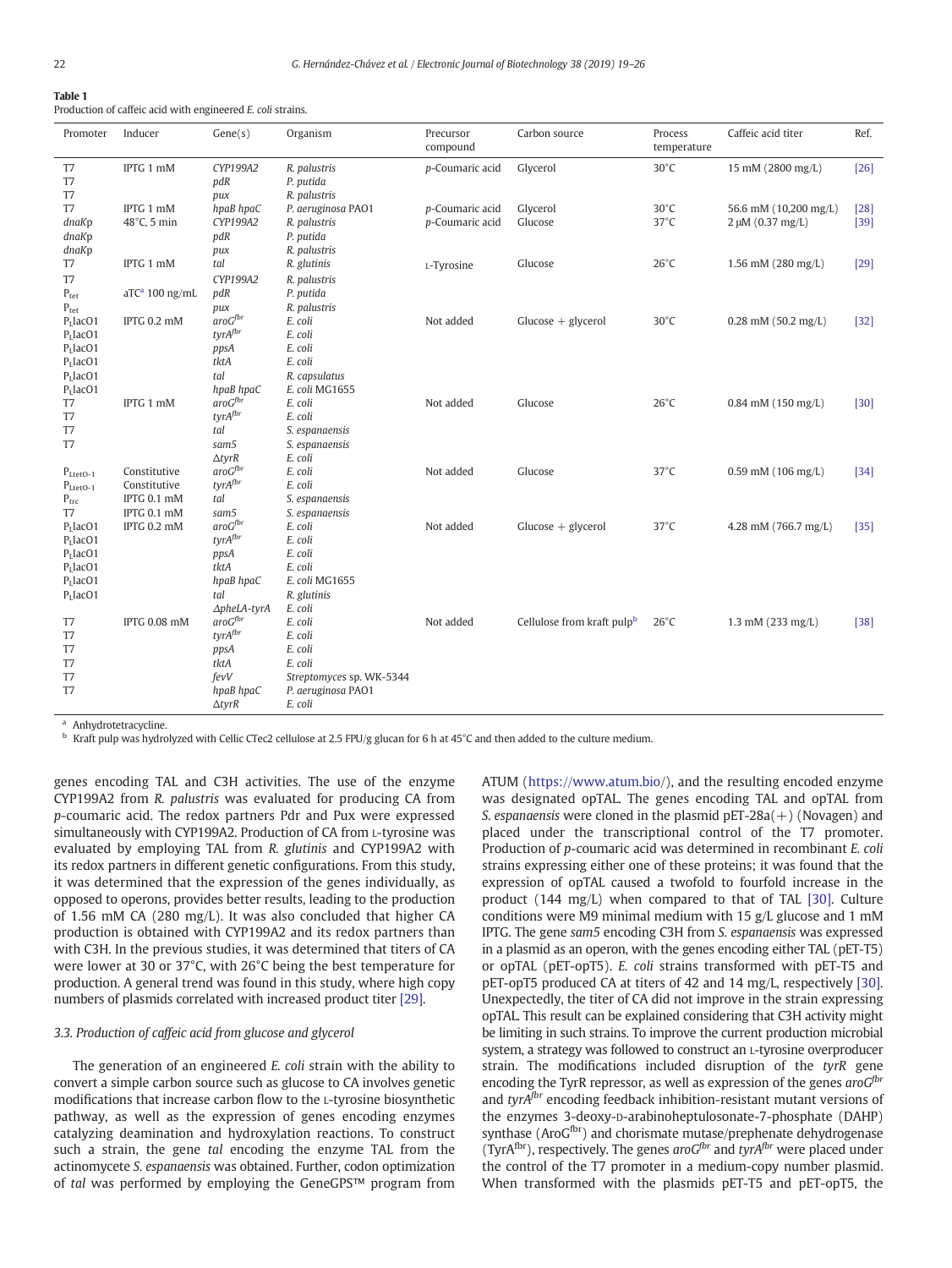resulting strains produced 974 and 805 mg/L of p-coumaric acid from glucose, respectively. When these strains with the plasmids pET-T5 and pET-opT5 also expressed the gene encoding C3H, 150 and 40 mg/L of CA were produced, respectively [\[30\]](#page-6-0). Although the amount of CA was higher in these strains than in the non-L-tyrosine overproducer counterparts, the improvement was not proportional to that observed for p-coumaric acid. It can be observed that approximately 90% of the produced p-coumaric acid is not converted to CA in these strains. These results clearly indicate that C3H activity is a limiting factor in CA production.

It has been determined that some E. coli strains have in their chromosome the genes hpaB and hpaC, which encode the two subunits of 4HPA3H. These enzymes were evaluated for generating CA from p-coumaric acid. This scheme would avoid the use of cytochrome P450-dependent monooxygenases, as these plant membrane proteins have been reported to display low activity when expressed in bacterial systems [\[31\]](#page-6-0). It was determined that 4HPA3H from E. coli MG1655 can employ p-coumaric acid as the substrate to generate CA [\[31\]](#page-6-0). This enzyme can also convert L-tyrosine to L-3,4-dihydroxyphenylalanine (L-DOPA). The authors also determined that the enzyme TAL from Rhodobacter capsulatus (RcTAL) can accept L-tyrosine and L-DOPA as substrates and generate p-coumaric acid and CA, respectively. On the basis of these results, a CA-producing strain was generated by expressing in E. coli the genes encoding RcTAL and 4HPA3H from E. coli MG1655. This scheme would constitute a dual pathway for the de novo synthesis of CA. The CA-producing strain was further modified to increase L-tyrosine synthesis capacity by expressing feedback inhibition-resistant mutant versions of genes encoding TyrA and DAHP synthase, as well as wild-type versions of genes encoding phosphoenolpyruvate synthase (ppsA) and transketolase (tktA). A strain with such phenotype produced 50.2 mg/L of CA after 48 h of fermentation in M9 minimal salt medium with 10 g/L glycerol and 2.5 g/L glucose. It should be noted that a relatively large amount of both L-DOPA (75.3 mg/L) and L-tyrosine (25.1 mg/L) accumulated in the culture medium, which indicates that RcTAl activity is a limiting factor [\[32\]](#page-6-0).

In another report, an E. coli strain with the capacity of synthesizing CA from glucose was generated by employing an L-tyrosine overproducer with the following genetic modifications: ΔpheA ΔtyrR  $lacZ::P_{\text{LetO-1}}-tyrA^{fbr}$  aro $G^{fbr}$  tyrR:: $P_{\text{LetO-1}}-tyrA^{fbr}$  aro $G^{fbr}$  hisH (L82R) [\[33\].](#page-6-0) It should be noted that this strain was constructed by inserting in the chromosome two copies of the genes tyr $A^{fbr}$  and  $ar\sigma G^{fbr}$  under the control of constitutive promoters. This strain was transformed with combinations of plasmids expressing the codon-optimized genes RgTAL, Pc4CL, and sam5 encoding TAL from R. glutinis, 4-coumarate:CoA ligase from Petroselinum crispus, and C3H from S. espanaensis, respectively. In addition to the generation and characterization of CA-producing strains by following the schemes described above, a novel biosynthetic route was evaluated consisting on the 4CL-dependent conversion of p-coumaric acid to coumaryl-CoA, followed by its hydroxylation by C3H to generate caffeoyl-CoA. This compound would be de-esterified to CA by the thioesterase activity of a native E. coli.

A combinatorial study in shake flasks was performed by varying the expression levels of the heterologous genes using plasmids with either low or high copy numbers and growing the recombinant strains in three different culture media. It was determined that the expression of the coumaroyl-CoA/caffeoyl-CoA route in a strain that also expresses the RgTAL/C3H route does not result in increased CA production. This result can be explained by the high metabolic burden caused by the simultaneous expression of both biosynthetic routes. This result can also be explained assuming a low activity of the native E. coli thioesterase against caffeoyl-CoA. A potential solution to this issue would be overexpression of the native on a heterologous caffeoyl-CoA thioesterase. Additionally, a negative effect on production, related to metabolic burden, was detected in some of the strains carrying a highcopy number plasmid. These results highlight the importance of finetuning gene expression as a strategy to optimize strain performance. Bioreactor production of CA was evaluated with a strain expressing RgTAL and C3H in synthetic medium with glucose as the carbon source. The highest CA titer (106 mg/L) was detected at day 4; however, a decrease in the concentration of this product was observed starting at that point, with a level of 40 mg/L detected at day 7. It is assumed that CA is lost by its oxidative conversion to o-quinone, which can result in the formation of polyaromatic derivatives. This is an important issue that needs to be addressed to improve productivity. It should be noted that in these cultures, p-coumaric acid accumulated at a level tenfold higher than the CA level. This result indicates that C3H activity should be increased to improve CA yield [\[34\].](#page-6-0)

The catalytic capacity to convert p-coumaric acid to CA was compared by employing 4HPA3H enzymes from E. coli MG1655 and Thermus thermophilus HB8. The genes encoding these enzymes were amplified by PCR and cloned in an expression vector. When feeding p-coumaric acid to E. coli strains expressing either of these two enzymes, it was determined that 4HPA3H from E. coli MG1655 was twofold more active with this substrate than the protein from T. thermophilus. The strain expressing 4HPA3H from E. coli MG1655 was employed to develop a process for the one-step conversion of p-coumaric acid to CA. To avoid p-coumaric acid toxicity, which was evident at a concentration of 5  $g/L$ , a scheme based on substrate feeding was employed to produce 3.82 g/L of CA in 24 h [\[35\]](#page-6-0). At the time this result was reported, this was the highest caffeic titer produced by a recombinant strain. With the purpose of generating an E. coli strain for the synthesis of CA from a simple carbon source, a metabolic engineering approach was followed to increase carbon flow for the synthesis of L-tyrosine. The strategy consisted on deleting the gene pheLA, which encodes an enzyme directing carbon flow into the L-phenylalanine pathway, while expressing the gene  $tyrA<sup>fbr</sup>$  encoding a feedback inhibition-resistant mutant version of the enzyme chorismate mutase/prephenate dehydrogenase, which participates in L-tyrosine biosynthesis. In addition, the genes ppsA, tktA, and  $aroG^{for}$  encoding transketolase, phosphoenolpyruvate synthetase, and a feedback inhibition-resistant mutant version of DAHP, respectively, were expressed. A strain with such modifications produced 718 mg/L of L-tyrosine in M9 minimal salt media containing 2.5 g/L glucose and 10 g/L glycerol. This strain was further modified to obtain a p-coumaric acid producer by expressing a codon-optimized version of the gene RgTAL encoding a TAL enzyme from R. glutinis. The recombinant E. coli strain produced 294 mg/L of p-coumaric acid under the same growth conditions employed for L-tyrosine production. To transform this strain into a CA producer, the gene encoding 4HPA3H from E. coli MG1655 was expressed. Three genetic configurations were tested to express simultaneously the genes RgTAL and 4HPA3H. It was determined that the construct where each gene had its own promoter yielded the best results. The strain with this configuration and grown in M9 minimal salt medium containing 2.5 g/L glucose and 10 g/L glycerol produced 766 mg/L CA, although 7 and 53 mg/L of p-coumaric acid and L-tyrosine were also detected in the culture medium, respectively [\[35\]](#page-6-0).

#### 3.4. Production of caffeic acid from lignocellulosic feedstock

The production of CA employing a lignocellulosic feedstock was evaluated using an L-tyrosine-overproducing E. coli strain [\[36\].](#page-6-0) This strain was modified by expressing the genes hpaBC encoding 4HPA3H from P. aeruginosa and fevV encoding ammonia lyase from Streptomyces sp. WK-5344. The enzyme FevV is highly specific for  $L$ -tyrosine as the substrate [\[37\].](#page-6-0) The generated *E. coli* strain was named YD01, and it was shown to produce CA from glucose, although the amount was not reported. This strain was evaluated for CA production from cellulose in kraft pulp. This simultaneous saccharification and fermentation (SSF) experiment was performed by supplementing various amounts of the cellulose cocktail Cellic CTec2 and 0.563 g of kraft pulp. The maximum CA concentration (233 mg/L) was produced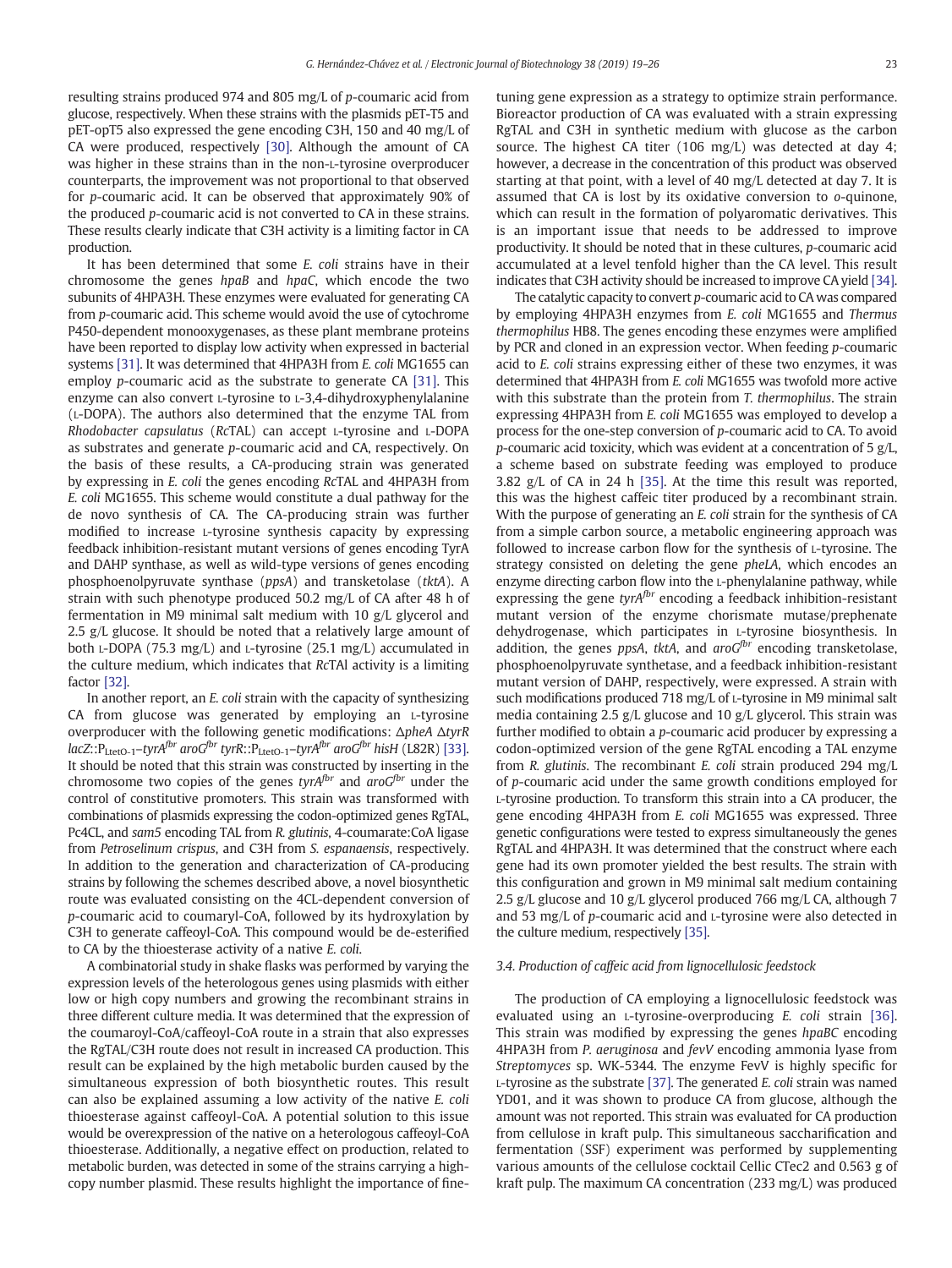when employing an enzyme loading of 2.5 filter paper units/g glucan after 310 h of cultivation. This study also demonstrated that glucose limitation in the culture medium increases CA yields. In another set of experiments, separate hydrolysis and fermentation (SHF) of kraft pulp and filter paper was performed and the hydrolysate was employed as part of the culture medium. In cultures with the strain YD01, a lower level of CA and higher level of acetic acid were observed when employing kraft pulp hydrolysate. This suggests that potential inhibitors were present in kraft pulp hydrolysate. It was determined that furfural, 5-hydroxymethylfurfural, levulinic acid, syringaldehyde, and syringic acid were significantly higher in kraft pulp hydrolysate than in filter paper hydrolysate. These results indicate that SSF conditions for improving CA production with E. coli should aim at limiting glucose and accumulation of inhibitors [\[38\]](#page-6-0).

#### 3.5. Use of heat shock promoters for gene expression in strains for hydroxycinnamic acid production

The E. coli strains generated for CA production are based on the expression of native and heterologous genes from promoters dependent on chemical induction. This method for controlling gene expression is effective for laboratory-scale experiments. However, in large-scale commercial production, chemical induction poses problems such as high cost, toxicity, and contamination of the desired product. A recent report evaluated the use of heat shock promoters to control the expression of genes related to the synthesis of hydroxycinnamic acids and curcumin. A strain with the capacity of producing CA from L-tyrosine was generated by expressing genes encoding TAL from R. glutinis and C3H from S. espanaensis or cytochrome P450 CYP199A2 from R. palustris with its redox partners, Pux from R. palustris, and Pdr from P. putida. The heat shock promoter dnaK was employed in this part of the study, and induction conditions consisted of increasing culture temperature to 48°C for 5 min. It was determined that CA production levels were lower when using dnaK than when using the T7 promoter. To improve translation efficiency, new synthetic ribosome-binding sites (RBSs) with higher translation initiation rates were designed for each gene by employing RBS calculator software [\(https://salislab.net/software/](https://salislab.net/software)). It was determined that such RBSs led to the production of p-coumaric acid to a level higher than that observed with the T7 promoter. The ibpA heat shock promoter was also evaluated for the expression of the genes involved in p-coumaric and CA production. For the expression of the redox partners Pux and Pdr, it was concluded that no significant difference was found when comparing promoters of dnaK or ibpA. Several strains were tested by employing various promoters and RBSs. It was determined that the use of optimized RBSs and the dnaK promoter for the expression of genes encoding CYP199A2, Pux, and Pdr resulted in the highest-level production of CA from p-coumaric acid (0.37 mg/L) among tested strains [\[39\]](#page-6-0). These results are promising, and it is clear that various aspects such as the evaluation of other heat shock promoters, RBS optimization, and heat induction protocols could lead to an efficient system for gene induction without the need to add chemicals for controlling gene expression.

#### 4. Conclusions and outlook

The examples discussed above represent the current state of the art regarding biological technologies to produce CA. The development of recombinant E. coli strains and production processes has enabled the synthesis of this natural product from diverse precursor and carbon sources from the milligram to the gram level. These advances should pave the way to efficient processes that will enable the sustainable production of this useful compound. However, there remain technical challenges to overcome to improve the current production schemes. Several examples highlight a common outcome observed when extending a biosynthetic pathway in an engineered strain, where a

reduction in the amount of the novel product is observed. This is illustrated as a reduction in the product titer of 60% when comparing p-coumaric to L-tyrosine production by E. coli strains differing only in the expression of the gene RgTAL [\[35\].](#page-6-0) This result can be explained considering that the activity of the last enzyme introduced in the pathway cannot cope with the carbon flux from the preceding enzyme. In this case, this assumption is supported by the detection of trace amounts of L-tyrosine in the culture medium, suggesting that RgTAL activity is not optimal. The search for more active TAL enzymes either through natural diversity or by protein engineering should be evaluated as a strategy for strain improvement. Both natural and engineered versions of the TAL enzyme from diverse sources have been shown to display improved catalytic properties. It remains to be determined whether the expression of these enzymes would improve current E. coli CA-producing strains [\[40,41,42\]](#page-6-0).

The fine tuning of gene expression in heterologous pathways by employing static or dynamic regulation is an approach that has been shown to increase flow to the desired product in various microbial hosts [\[43,44,45,46\].](#page-6-0) This strategy can be combined with the use of protein scaffolds, that colocalize enzymes in a pathway, thereby improving the synthetic efficiency [\[47,48\].](#page-6-0) When applied to a CA-producing strain, these strategies have the potential of reducing intermediate accumulation and increasing the final product.

Another important issue detected in these studies is the toxic effects of p-coumaric acid and CA on E. coli, which cause a decrease in growth rate and productivity. A process solution to this problem involves pulse feeding to avoid the accumulation of  $p$ -coumaric acid to a toxic level [\[35\]](#page-6-0). From a strain design perspective, tolerance engineering can be employed to increase resistance to toxic chemicals [\[49\].](#page-6-0) This approach includes membrane transport engineering as a method to reduce the intracellular concentration of a toxic compound. In E. coli, the gene aaeXAB encodes an efflux pump for several aromatic compounds. The overexpression of this gene in E. coli resulted in a twofold increase in tolerance to p-coumaric acid [\[50,51\].](#page-6-0) The identification of other efflux pumps that can employ p-coumaric acid or CA as substrates should provide further targets for production strain optimization [\[52\].](#page-7-0)

The overexpression of chaperones has been shown to increase tolerance to toxic compounds [\[49\]](#page-6-0). In the case of Clostridium acetobutylicum ATCC 824, the overexpression of the heat shock groESL operon encoding the chaperones GroES and GroEL resulted in 85% less growth inhibition by butanol [\[53\].](#page-7-0) In another example, the overexpression of the gene ibpA encoding a chaperone in an E. coli strain modified for isopentenol synthesis increased production of and tolerance to this product [\[54\]](#page-7-0). These results indicate that overexpression of chaperones in a CA-producing strain is an improvement strategy that should be evaluated.

Several studies have compared the effect of employing either glucose or glycerol as energy sources to regenerate NADH from  $NAD^+$ . A higher capacity to produce CA from either L-tyrosine or p-coumaric acid was detected when using glycerol than using glucose [\[26,28\].](#page-6-0) Further research is required to determine the basis of such results. It will also be interesting to determine the effects on CA production capacity using other carbon sources, especially those originating from lignocellulose hydrolysates.

In the studies reviewed here, several enzymes have been expressed and evaluated in E. coli to generate the heterologous pathways for CA production. The genes encoding these proteins originate from several species. However, in these reports, only a very small fraction of the known biological diversity has been assessed. The mining of genome and metagenome data should yield many candidate enzymes that have the potential to improve current production strains. The characterization of such novel enzymes should yield valuable data to improve the production of CA and other useful compounds.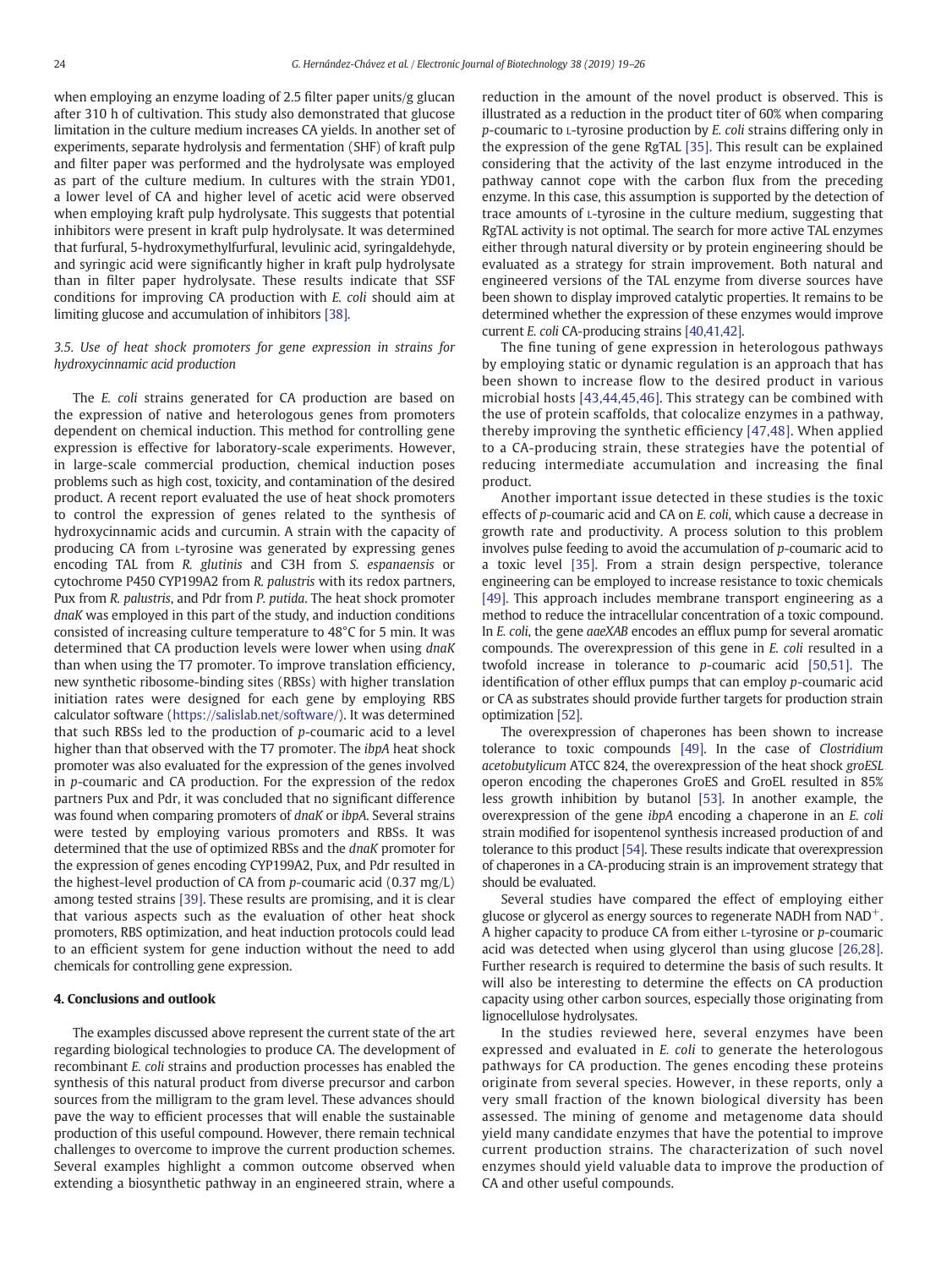#### <span id="page-6-0"></span>Conflict of interest

The authors declare that they have no conflict of interest.

#### Financial support

This work was supported by a grant from Programa de Apoyo a Proyectos de Investigación e Innovación Tecnológica PAPIIT/UNAM IT200217.

#### References

- [1] Gülcin I. Antioxidant activity of caffeic acid (3.4-dihydroxycinnamic acid). Toxicology 2006;217(2–3):213–20. <https://doi.org/10.1016/j.tox.2005.09.011>.
- [2] Zheng W, Wang SW. Oxygen radical absorbing capacity of phenolics in blueberries, cranberries, chokeberries, and lingonberries. J Agric Food Chem 2003;51(2):502–9. [https://doi.org/10.1021/jf020728u.](https://doi.org/10.1021/jf020728u)
- [3] Kivilompolo M, Obůrka V, Hyötyläinen T. Comparison of GC–MS and LC–MS methods for the analysis of antioxidant phenolic acids in herbs. Anal Bioanal Chem 2007;388(4):881–7. <https://doi.org/10.1007/s00216-007-1298-8>.
- [4] Manach C, Scalbert A, Morand C, et al. Polyphenols: food sources and bioavailability. Am J Clin Nutr 2004;79(5):727–47. <https://doi.org/10.1093/ajcn/79.5.727>.
- [5] Göçer H, Gülçin I. Caffeic acid phenethyl ester (CAPE): correlation of structure and antioxidant properties. Int J Food Sci Nutr 2011;62(8):821–5. [https://doi.org/10.](https://doi.org/10.3109/09637486.2011.585963) [3109/09637486.2011.585963](https://doi.org/10.3109/09637486.2011.585963).
- [6] Sud'ina GF, Mirzoeva OK, Pushkareva MA, et al. Caffeic acid phenethyl ester as a lipoxygenase inhibitor with antioxidant properties. FEBS Lett 1993;329(1–2):21–4. [https://doi.org/10.1016/0014-5793\(93\)80184-V](https://doi.org/10.1016/0014-5793(93)80184-V).
- [7] Andreasen MF, Landbo AK, Christensen LP, et al. Antioxidant effects of phenolic rye (Secale cereale L.) extracts, monomeric hydroxycinnamates, and ferulic acid dehydrodimers on human low-density lipoproteins. J Agric Food Chem 2001;49 (8):4090–6. <https://doi.org/10.1021/jf0101758>.
- [8] Chen JH, Ho CT. Antioxidant activities of caffeic acid and its related hydroxycinnamic acid compounds. J Agric Food Chem 1997;45(7):2374–8. [https://doi.org/10.1021/](https://doi.org/10.1021/jf970055t) [jf970055t](https://doi.org/10.1021/jf970055t).
- [9] Razzaghi-Asl N, Garrido J, Khazraei H, et al. Antioxidant properties of hydroxycinnamic acids: a review of structure–activity relationships. Curr Med Chem 2013;20(36): 4436–50. <https://doi.org/10.2174/09298673113209990141>.
- [10] Magnani C, Isaac VLB, Correa MA, et al. Caffeic acid: a review of its potential use in medications and cosmetics. Anal Methods 2014;6:3203–10. [https://doi.org/10.](https://doi.org/10.1039/C3AY41807C) [1039/C3AY41807C](https://doi.org/10.1039/C3AY41807C).
- [11] Sato Y, Itagaki S, Kurokawa T, et al. In vitro and in vivo antioxidant properties of chlorogenic acid and caffeic acid. Int J Pharm 2011;403(1–2):136–8. <https://doi.org/10.1016/j.ijpharm.2010.09.035>.
- [12] Kaur C, Kapoor HC. Antioxidants in fruits and vegetables the millennium's health. Int J Food Sci Technol 2001;36(7):703–25. [https://doi.org/10.1111/j.1365-2621.](https://doi.org/10.1111/j.1365-2621.2001.00513.x) [2001.00513.x](https://doi.org/10.1111/j.1365-2621.2001.00513.x).
- [13] Gülcin I. Antioxidant activity of food constituents: an overview. Arch Toxicol 2012; 86(3):345–91. <https://doi.org/10.1007/s00204-011-0774-2>.
- [14] Silva T, Oliveira C, Borges F. Caffeic acid derivatives, analogs and applications: a patent review (2009–2013). Expert Opin Ther Pat 2014;24(11):1257–70. <https://doi.org/10.1517/13543776.2014.959492>.
- [15] Cheetham PSJ, Banister NE. Production and uses of caffeic acid and derivatives thereof. United States Patent, 2000. Number 6,066,311.
- [16] Saltveit ME. Synthesis and metabolism of phenolic compounds. Fruit and vegetable phytochemicals: chemistry and human health; 2017. p. 115–24. Chapter 5, [https://doi.org/10.1002/9781119158042.ch5.](https://doi.org/10.1002/9781119158042.ch5)
- [17] Zhang X, Liu CJ. Multifaceted regulations of gateway enzyme phenylalanine ammonia-lyase in the biosynthesis of phenylpropanoids. Mol Plant 2015;8(1): 17–27. [https://doi.org/10.1016/j.molp.2014.11.001.](https://doi.org/10.1016/j.molp.2014.11.001)
- [18] Vogt T. Phenylpropanoid biosynthesis. Mol Plant 2010;3(1):2–20. [https://doi.org/10.](https://doi.org/10.1093/mp/ssp106) [1093/mp/ssp106.](https://doi.org/10.1093/mp/ssp106)
- [19] Fuchs G, Boll M, Heider J. Microbial degradation of aromatic compounds from one strategy to four. Nat Rev Microbiol 2011;9(11):803–16. [https://doi.org/10.1038/](https://doi.org/10.1038/nrmicro2652) [nrmicro2652.](https://doi.org/10.1038/nrmicro2652)
- [20] Nambudiri AMD, Bhat JV, Subba Rao PV. Conversion of p-coumaric acid into caffeic acid by Streptomyces nigrifaciens: purification and properties of the hydroxylating enzyme. Biochem J 1972;130(2):425–33. [https://doi.org/10.1042/bj1300425.](https://doi.org/10.1042/bj1300425)
- [21] Torres y Torres JL, Rosazza JPN. Microbial transformations of p-coumaric acid by Bacillus megaterium and Curvularia lunata. J Nat Prod 2001;64(11):1408–14. [https://doi.org/10.1021/np010238g.](https://doi.org/10.1021/np010238g)
- [22] Estrada Alvarado I, Navarro D, Record E, et al. Fungal biotransformation of p-coumaric acid into caffeic acid by Pycnoporus cinnabarinus: an alternative for producing a strong natural antioxidant. World J Microbiol Biotechnol 2003;19(2):157–60. <https://doi.org/10.1023/A:1023264200256>.
- [23] Sachan A, Ghosh S, Sen SK. Co-production of caffeic acid and p-hydroxybenzoic acid from p-coumaric acid by Streptomyces caeruleus MTCC 6638. Appl Microbiol Biotechnol 2006;71(5):720–7. [https://doi.org/10.1007/s00253-005-0197-1.](https://doi.org/10.1007/s00253-005-0197-1)
- [24] Furuya T, Kino K. Regioselective oxidation of indole- and quinolinecarboxylic acids by cytochrome P450 CYP199A2. Appl Microbiol Biotechnol 2010;85(6):1861–8. [https://doi.org/10.1007/s00253-009-2207-1.](https://doi.org/10.1007/s00253-009-2207-1)
- [25] Bell SG, Feng X, Forward I, et al. Crystal structure of CYP199A2, a para-substituted benzoic acid oxidizing cytochrome P450 from Rhodopseudomonas palustris. J Mol Biol 2008;383(3):561–74. [https://doi.org/10.1016/j.jmb.2008.08.033.](https://doi.org/10.1016/j.jmb.2008.08.033)
- [26] Furuya T, Arai Y, Kino K. Biotechnological production of caffeic acid by bacterial cytochrome P450 CYP199A2. Appl Environ Microbiol 2012;78(17):6087–94. [https://doi.org/10.1128/AEM.01103-12.](https://doi.org/10.1128/AEM.01103-12)
- [27] Galán B, Díaz E, Prieto MA, et al. Functional analysis of the small component of the 4-hydroxyphenylacetate 3-monooxygenase of Escherichia coli W: a prototype of a new flavin: NAD(P) H reductase subfamily. J Bacteriol 2000;182(3):627–36. <https://doi.org/10.1128/JB.182.3.627-636.2000>.
- [28] Furuya T, Kino K. Catalytic activity of the two-component flavin-dependent monooxygenase from Pseudomonas aeruginosa toward cinnamic acid derivatives. Appl Microbiol Biotechnol 2014;98(3):1145–54. [https://doi.org/10.1007/s00253-](https://doi.org/10.1007/s00253-013-4958-y) [013-4958-y.](https://doi.org/10.1007/s00253-013-4958-y)
- [29] Rodrigues JL, Araújo RG, Prather KL, et al. Heterologous production of caffeic acid from tyrosine in Escherichia coli. J Enzyme Microb Technol 2015;71:36–44. [https://doi.org/10.1016/j.enzmictec.2015.01.001.](https://doi.org/10.1016/j.enzmictec.2015.01.001)
- [30] Kang SY, Choi O, Lee JK, et al. Artificial biosynthesis of phenylpropanoic acids in a tyrosine overproducing Escherichia coli strain. Microb Cell Fact 2012;11(1):153. [https://doi.org/10.1186/1475-2859-11-153.](https://doi.org/10.1186/1475-2859-11-153)
- [31] Kim YH, Kwon T, Yang HJ, et al. Gene engineering, purification, crystallization and preliminary X-ray diffraction of cytochrome P450 p-coumarate-3-hydroxylase (C3H), the Arabidopsis membrane protein. Protein Expr Purif 2011;79(1):149–55. <https://doi.org/10.1016/j.pep.2011.04.013>.
- [32] Lin Y, Yan Y. Biosynthesis of caffeic acid in Escherichia coli using its endogenous hydroxylase complex. Microb Cell Fact 2012;11(1):42. [https://doi.org/10.1186/](https://doi.org/10.1186/1475-2859-11-42) [1475-2859-11-42.](https://doi.org/10.1186/1475-2859-11-42)
- [33] Santos CNS, Xiao W, Stephanopoulos G. Rational, combinatorial, and genomic approaches for engineering L-tyrosine production in Escherichia coli. PNAS 2012; 109(34):13538–43. [https://doi.org/10.1073/pnas.1206346109.](https://doi.org/10.1073/pnas.1206346109)
- [34] Zhang H, Stephanopoulos G. Engineering Escherichia coli for caffeic acid biosynthesis from renewable sugars. Appl Microbiol Biotechnol 2013;97(8):3333–41. <https://doi.org/10.1007/s00253-012-4544-8>.
- [35] Huang Q, Lin Y, Yan Y. Caffeic acid production enhancement by engineering a phenylalanine over-producing Escherichia coli strain. Biotechnol Bioeng 2013;110(12): 3188–96. [https://doi.org/10.1002/bit.24988.](https://doi.org/10.1002/bit.24988)
- [36] Nakagawa A, Minami H, Kim J, et al. A bacterial platform for fermentative production of plant alkaloids. Nat Commun 2011;2(326). <https://doi.org/10.1038/ncomms1327>.
- [37] Kawaguchi H, Uematsu K, Ogino C, et al. Simultaneous saccharification and fermentation of kraft pulp by recombinant Escherichia coli for phenyllactic acid production. Biochem Eng J 2014;88:188–94. [https://doi.org/10.1016/j.bej.2014.04.014.](https://doi.org/10.1016/j.bej.2014.04.014)
- [38] Kawaguchi, Katsuyama Y, Danyao D, et al. Caffeic acid production by simultaneous saccharification and fermentation of kraft pulp using recombinant Escherichia coli. Appl Microbiol Biotechnol 2017;101(13):5279–90. [https://doi.org/10.1007/](https://doi.org/10.1007/s00253-017-8270-0) [s00253-017-8270-0.](https://doi.org/10.1007/s00253-017-8270-0)
- [39] Rodrigues JL, Couto MR, Araújo RG, et al. Hydroxycinnamic acids and curcumin production in engineered Escherichia coli using heat shock promoters. Biochem Eng J 2017;125:41–9. [https://doi.org/10.1016/j.bej.2017.05.015.](https://doi.org/10.1016/j.bej.2017.05.015)
- [40] Zhou S, Liu P, Chen J, et al. Characterization of mutants of a tyrosine ammonia-lyase from Rhodotorula glutinis. Appl Microbiol Biotechnol 2016;100(24):10443–52. <https://doi.org/10.1007/s00253-016-7672-8>.
- [41] Weise NJ, Ahmed ST, Parmeggiani F, et al. Zymophore identification enables the discovery of novel phenylalanine ammonia lyase enzymes. Sci Rep 2017;7(1):13691. [https://doi.org/10.1038/s41598-017-13990-0.](https://doi.org/10.1038/s41598-017-13990-0)
- [42] Jendresen CB, Stahlhut SG, Li M, et al. Highly active and specific tyrosine ammonialyases from diverse origins enable enhanced production of aromatic compounds in bacteria and Saccharomyces cerevisiae. Appl Environ Microbiol 2015;81(13): 4458–76. <https://doi.org/10.1128/AEM.00405-15>.
- [43] Xu P, Rizzoni EA, Sul SY, et al. Improving metabolic pathway efficiency by statistical model-based multivariate regulatory metabolic engineering. ACS Synth Biol 2017;6 (1):148–58. <https://doi.org/10.1021/acssynbio.6b00187>.
- [44] Hwang HJ, Lee SY, Lee PC. Engineering and application of synthetic nar promoter for fine-tuning the expression of metabolic pathway genes in Escherichia coli. Biotechnol Biofuels 2018;11(1):103. <https://doi.org/10.1186/s13068-018-1104-1>.
- [45] Quax TE, Claassens NJ, Söll D, et al. Codon bias as a means to fine-tune gene expression. Mol Cell 2015;59(2):149–61. [https://doi.org/10.1016/j.molcel.2015.](https://doi.org/10.1016/j.molcel.2015.05.035) [05.035](https://doi.org/10.1016/j.molcel.2015.05.035).
- [46] Xu P, Li L, Zhang F, et al. Improving fatty acids production by engineering dynamic pathway regulation and metabolic control. PNAS 2014;111(31):11299–304. <https://doi.org/10.1073/pnas.1406401111>.
- [47] Moon TS, Dueber JE, Shiue E, et al. Use of modular, synthetic scaffolds for improved production of glucaric acid in engineered E. coli. Metab Eng 2010;12(3):298–305. [https://doi.org/10.1016/j.ymben.2010.01.003.](https://doi.org/10.1016/j.ymben.2010.01.003)
- [48] Wang Y, Yu O. Synthetic scaffolds increased resveratrol biosynthesis in engineered yeast cells. J Biotechnol 2012;157(1):258–60. [https://doi.org/10.1016/j.jbiotec.](https://doi.org/10.1016/j.jbiotec.2011.11.003) [2011.11.003.](https://doi.org/10.1016/j.jbiotec.2011.11.003)
- [49] Mukhopadhyay A. Tolerance engineering in bacteria for the production of advanced biofuels and chemicals. Trends Microbiol 2015;23(8):498–508. [https://doi.org/10.](https://doi.org/10.1016/j.tim.2015.04.008) [1016/j.tim.2015.04.008.](https://doi.org/10.1016/j.tim.2015.04.008)
- [50] Van Dyk TK, Templeton LJ, Cantera KA, et al. Characterization of the Escherichia coli AaeAB efflux pump: a metabolic relief valve? J Bacteriol 2004;186(21):7196–204. <https://doi.org/10.1128/JB.186.21.7196-7204.2004> PMid: 15489430.
- [51] Sariaslani FS. Development of a combined biological and chemical process for production of industrial aromatics from renewable resources. Annu Rev Microbiol 2007;61:51–69. <https://doi.org/10.1146/annurev.micro.61.080706.093248> PMid: 17456010.